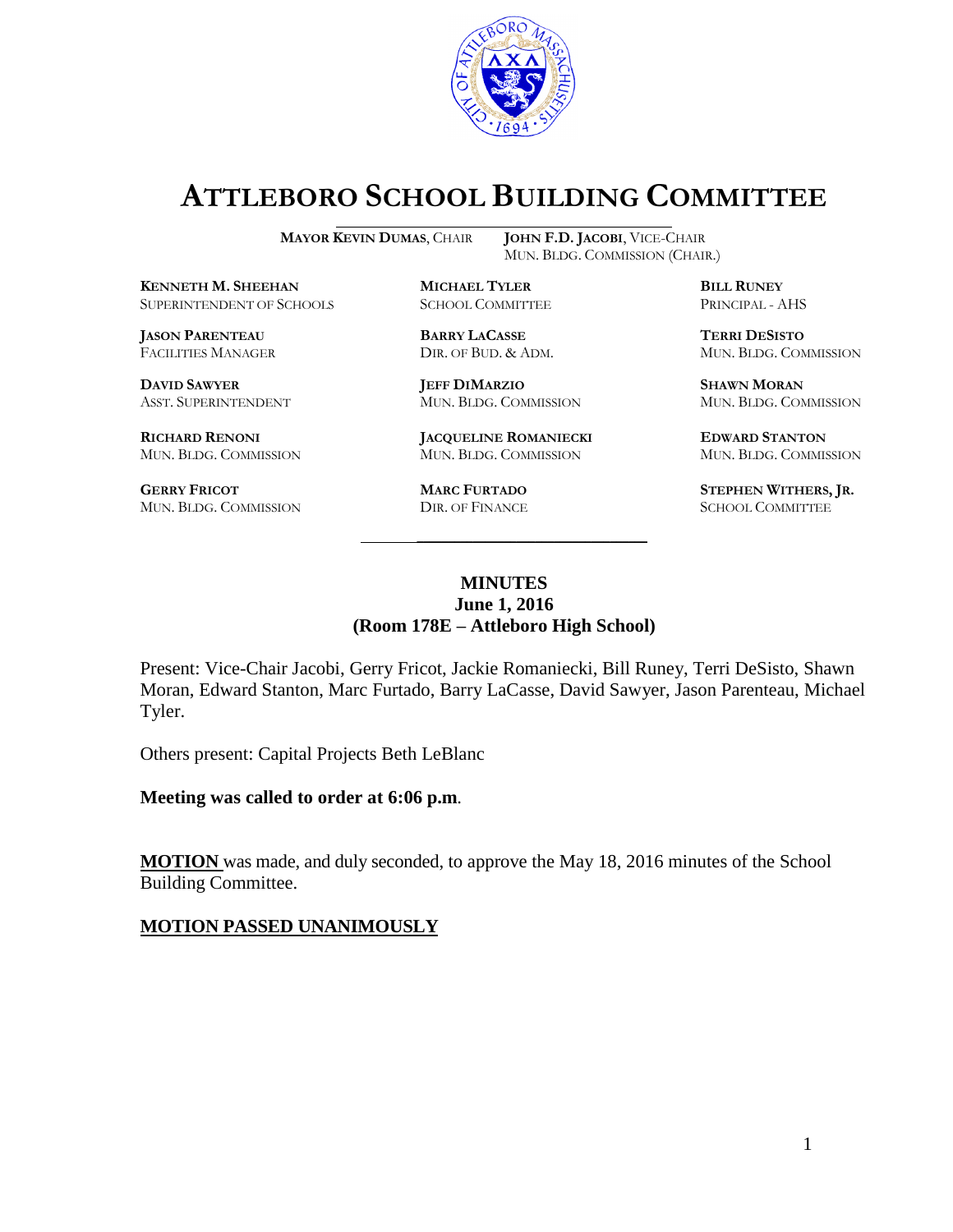#### **Attleboro High School Rehabilitation Project**

Principal Runey has created a 60+ page Educational plan, modeled after the Plymouth High School version, and has submitted to SKANSKA for review and feedback.

We received the following update from SKANSKA in regards to the Designer qualifications:

The attached memorandum is from the **Director of Massachusetts Supplier Diversity Programs** stating that, effective April 12, 2016, all Portuguese-owned Minority Business Enterprises (MBEs), as certified by the Supplier Diversity Office (SDO), **will no longer be considered MBEs** but will instead be considered Portuguese Business Enterprises (PBEs). Clarification on SDO Announcement attached. In order to reconcile the Designer Applications with this change in designation please submit the following information electronically no later than 1:30pm on June 1, 2016:

- 1. An updated cover letter stating that your firm will meet the SDO Requirements per the Attleboro High School - Post Designer Application Submission requirement: Pursuant to M.G.L. Chapter 7C, Section 6, the Designer agrees to contract with minority and womenowned businesses as certified by the Supplier Diversity Office.
- 2. An updated Section 6 Team Matrix: List **ONLY** Those Prime And Sub-Consultant Personnel Specifically Requested In The Advertisement. This Information Should Be Presented Below In The Form Of An Organization Chart. Include Name Of Firm And Name Of The One Person In Charge Of the Discipline, With Mass Registration Number, As Well As MBE/WBE Status, If Applicable.
- 3. Please provide the Supplier Diversity Office (SDO) certification for substituted firms. Several firms within the Designer Applications have been identified as non-compliant. The listing of firms with a change in status is attached. Please review carefully to confirm compliance.

All firms interested in bidding the project, listed below, provided updated information to the ASBC.

Dore and Whittier Kaestle Boos Architects (KBA) Lavallee Bresinger Architects Lerner Ladds Bartels Architects (LLB) Tappe Architects

Our delegation will be travelling to Boston, MA on June  $7<sup>th</sup>$  with additional members of the ASBC in attendance for support as we begin the formal Designer Selection process.